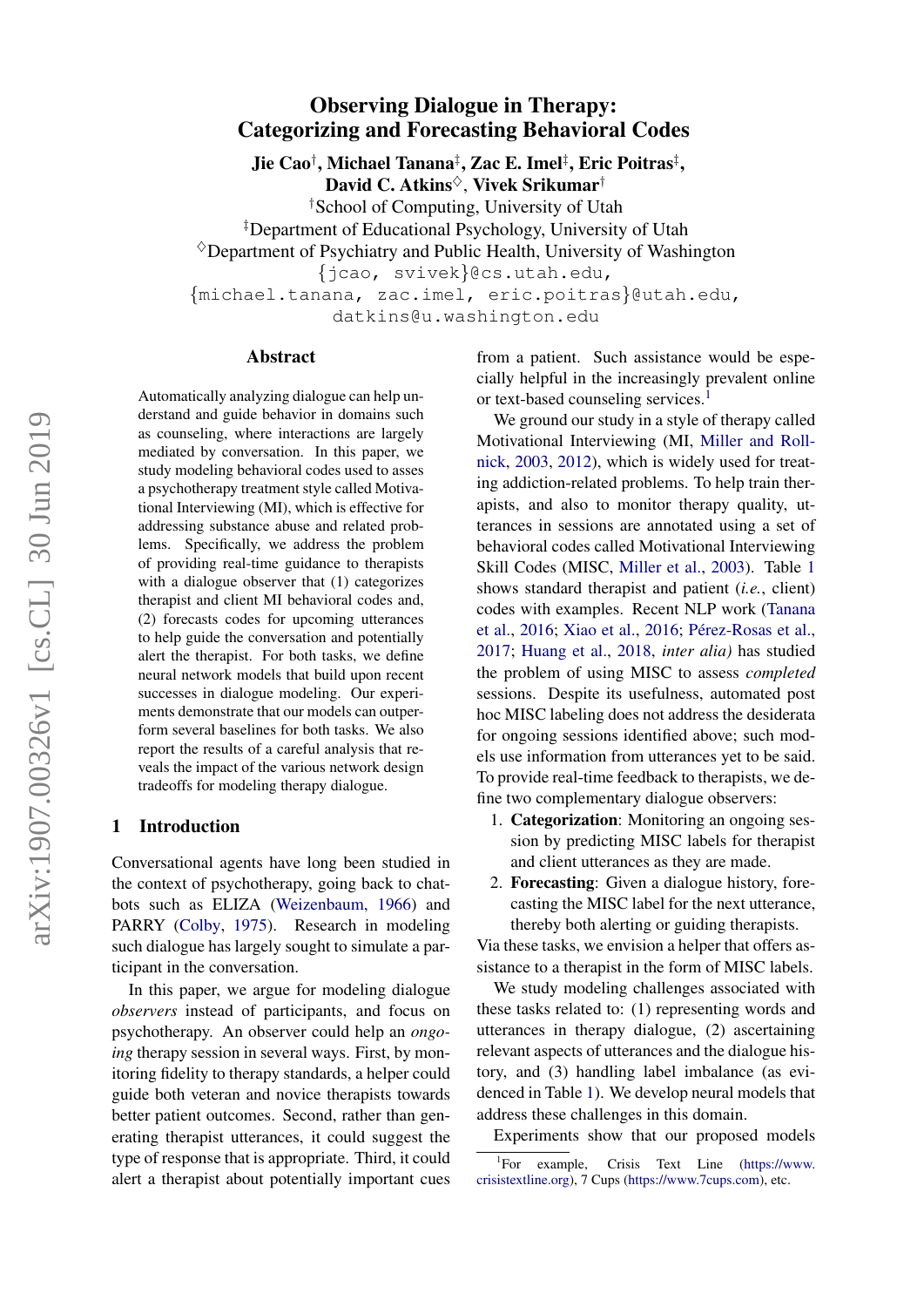<span id="page-1-0"></span>

|                                   |                                | Code Count Description                                                           | <b>Examples</b>                                                                            |  |  |  |  |  |  |
|-----------------------------------|--------------------------------|----------------------------------------------------------------------------------|--------------------------------------------------------------------------------------------|--|--|--|--|--|--|
|                                   | <b>Client Behavioral Codes</b> |                                                                                  |                                                                                            |  |  |  |  |  |  |
| FN                                | 47715                          | Follow/ Neutral: unrelated to changing or<br>sustaining behavior.                | "You know, I didn't smoke for a while."<br>"I have smoked for forty years now."            |  |  |  |  |  |  |
| Cт                                | 5099                           | Utterances about changing unhealthy behavior.                                    | "I want to stop smoking."                                                                  |  |  |  |  |  |  |
| $S_{T}$                           | 4378                           | Utterances about sustaining unhealthy behavior.                                  | "I really don't think I smoke too much."                                                   |  |  |  |  |  |  |
| <b>Therapist Behavioral Codes</b> |                                |                                                                                  |                                                                                            |  |  |  |  |  |  |
| <b>F<sub>A</sub></b>              | 17468                          | Facilitate conversation                                                          | "Mm Hmm.", "OK.", "Tell me more."                                                          |  |  |  |  |  |  |
| Gт                                | 15271                          | Give information or feedback.                                                    | "I'm Steve.", "Yes, alcohol is a depressant."                                              |  |  |  |  |  |  |
| <b>RES</b>                        | 6246                           | Simple reflection about the clients most re-<br>cent utterance.                  | C: "I didn't smoke last week"<br>T: "Cool, you avoided smoking last week."                 |  |  |  |  |  |  |
| <b>REC</b>                        | 4651                           | Complex reflection based on a client's his-<br>tory or the broader conversation. | C: "I didn't smoke last week."<br>T: "You mean things begin to change".                    |  |  |  |  |  |  |
| <b>OUC</b>                        | 5218                           | Closed question                                                                  | "Did you smoke this week?"                                                                 |  |  |  |  |  |  |
| QUO                               | 4509                           | Open question                                                                    | "Tell me more about your week."                                                            |  |  |  |  |  |  |
| <b>M</b> IA                       | 3869                           | Other MI adherent, e.g., affirmation, advis-<br>ing with permission, etc.        | "You've accomplished a difficult task."<br>"Is it OK if I suggested something?"            |  |  |  |  |  |  |
| <b>MIN</b>                        | 1019                           | MI non-adherent, e.g., confrontation, advis-<br>ing without permission, etc.     | "You hurt the baby's health for cigarettes?"<br>"You ask them not to drink at your house." |  |  |  |  |  |  |

Table 1: Distribution, description and examples of MISC labels.

outperform baselines by a large margin. For the categorization task, our models even outperform previous session-informed approaches that use information from future utterances. For the more difficult forecasting task, we show that even without having access to an utterance, the dialogue history provides information about its MISC label. We also report the results of an ablation study that shows the impact of the various design choices. $2$ .

In summary, in this paper, we (1) define the tasks of categorizing and forecasting Motivational Interviewing Skill Codes to provide real-time assistance to therapists, (2) propose neural models for both tasks that outperform several baselines, and (3) show the impact of various modeling choices via extensive analysis.

### <span id="page-1-3"></span>2 Background and Motivation

Motivational Interviewing (MI) is a style of psychotherapy that seeks to resolve a client's ambivalence towards their problems, thereby motivating behavior change. Several meta-analyses and empirical studies have shown the high efficacy and success of MI in psychotherapy [\(Burke et al.,](#page-9-5) [2004;](#page-9-5) [Martins and McNeil,](#page-9-6) [2009;](#page-9-6) [Lundahl et al.,](#page-9-7) [2010\)](#page-9-7). However, MI skills take practice to master and require ongoing coaching and feedback to sustain [\(Schwalbe et al.,](#page-10-4) [2014\)](#page-10-4). Given the emphasis on using specific types of linguistic behaviors in MI (*e.g.*, open questions and reflections), finegrained behavioral coding plays an important role in MI theory and training.

Motivational Interviewing Skill Codes (MISC, table [1\)](#page-1-0) is a framework for coding MI sessions. It facilitates evaluating therapy sessions via utterance-level labels that are akin to dialogue acts [\(Stolcke et al.,](#page-10-5) [2000;](#page-10-5) [Jurafsky and Martin,](#page-9-8) [2019\)](#page-9-8), and are designed to examine therapist and client behavior in a therapy session.<sup>[3](#page-1-2)</sup>

As Table [1](#page-1-0) shows, client labels mark utterances as discussing changing or sustaining problematic behavior ( $CT$  and  $ST$ , respectively) or being neutral (FN). Therapist utterances are grouped into eight labels, some of which (RES, REC) correlate with improved outcomes, while MI non-adherent (MIN) utterances are to be avoided. MISC labeling was originally done by trained annotators performing multiple passes over a session recording or a transcript. Recent NLP work speeds up this process by automatically annotating a completed MI session (*e.g.*, [Tanana et al.,](#page-10-1) [2016;](#page-10-1) [Xiao et al.,](#page-10-2) [2016;](#page-10-2) Pérez-Rosas et al., [2017\)](#page-10-3).

*Instead of providing feedback to a therapist after the completion of a session, can a dialogue observer provide online feedback?* While past work has shown the helpfulness of post hoc eval-

<span id="page-1-1"></span><sup>&</sup>lt;sup>2</sup>The code is available online at [https://github.com/](https://github.com/utahnlp/therapist-observer) [utahnlp/therapist-observer.](https://github.com/utahnlp/therapist-observer)

<span id="page-1-2"></span><sup>&</sup>lt;sup>3</sup>The original MISC description of [Miller et al.](#page-9-3) [\(2003\)](#page-9-3) included 28 labels (9 client, 19 therapist). Due to data scarcity and label confusion, various strategies are proposed to merge the labels into a coarser set. We adopt the grouping proposed by [Xiao et al.](#page-10-2) [\(2016\)](#page-10-2); the appendix gives more details.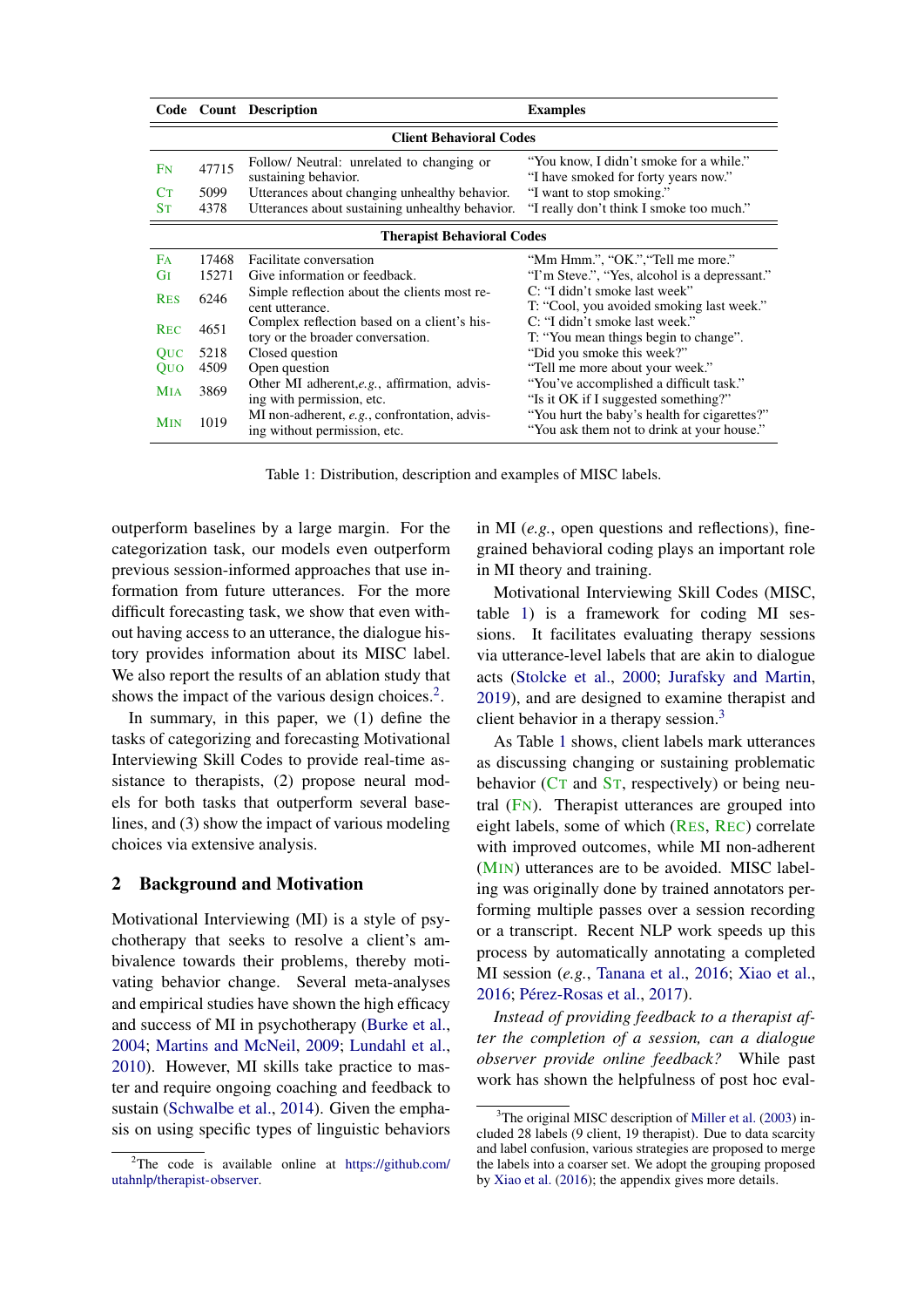<span id="page-2-0"></span>

| $S_i$ $u_i$ |                                             | $\iota$     |
|-------------|---------------------------------------------|-------------|
|             | 1 T: Have you used drugs recently?          | – Ouc       |
|             | 2 C: I stopped for a year, but relapsed. FN |             |
|             | 3 T: You will suffer if you keep using. MIN |             |
|             | 4 C: Sorry, I just want to quit.            | $C_{\rm T}$ |
|             |                                             |             |

Table 2: An example of ongoing therapy session

uations of a session, prompt feedback would be more helpful, especially for MI non-adherent responses. Such feedback opens up the possibility of the dialogue observer influencing the therapy session. It could serve as an assistant that offers suggestions to a therapist (novice or veteran) about how to respond to a client utterance. Moreover, it could help alert the therapist to potentially important cues from the client (specifically, CT or ST).

### <span id="page-2-1"></span>3 Task Definitions

In this section, we will formally define the two NLP tasks corresponding to the vision in §[2](#page-1-3) using the conversation in table [2](#page-2-0) as a running example.

Suppose we have an ongoing MI session with utterances  $u_1, u_2, \dots, u_n$ : together, the dialogue history  $H_n$ . Each utterance  $u_i$  is associated with its speaker  $s_i$ , either C (client) or T (therapist). Each utterance is also associated with the MISC label  $l_i$ , which is the object of study. We will refer to the last utterance  $u_n$  as the *anchor*.

We will define two classification tasks over a fixed dialogue history with n elements — *categorization* and *forecasting*. As the conversation progresses, the history will be updated with a sliding window. Since the therapist and client codes share no overlap, we will design separate models for the two speakers, giving us four settings in all.

Task 1: Categorization. The goal of this task is to provide real-time feedback to a therapist during an ongoing MI session. In the running example, the therapist's confrontational response in the third utterance is not MI adherent (MIN); an observer should flag it as such to bring the therapist back on track. The client's response, however, shows an inclination to change their behavior  $(CT)$ . Alerting a therapist (especially a novice) can help guide the conversation in a direction that encourages it.

In essence, we have the following real-time classification task: *Given the dialogue history*  $H_n$ *which includes the speaker information, predict the MISC label*  $l_n$  *for the last utterance*  $u_n$ *.* 

The key difference from previous work in pre-

dicting MISC labels is that we are restricting the input to the real-time setting. As a result, models can only use the dialogue history to predict the label, and in particular, we can not use models such as a conditional random field or a bi-directional LSTM that need both past and future inputs.

Task 2: Forecasting. A real-time therapy observer may be thought of as an expert therapist who guides a session with suggestions to the therapist. For example, after a client discloses their recent drug use relapse, a novice therapist may respond in a confrontational manner (which is not recommended, and hence coded MIN). On the other hand, a seasoned therapist may respond with a complex reflection (REC) such as *"Sounds like you really wanted to give up and you're unhappy about the relapse."* Such an expert may also anticipate important cues from the client.

The forecasting task seeks to mimic the intent of such a seasoned therapist: *Given a dialogue history*  $H_n$  *and the next speaker's identity*  $s_{n+1}$ *, predict the MISC code*  $l_{n+1}$  *of the yet unknown next utterance*  $u_{n+1}$ *.* 

The MISC forecasting task is a previously unstudied problem. We argue that forecasting the type of the next utterance, rather than selecting or generating its text as has been the focus of several recent lines of work (*e.g.*, [Schatzmann et al.,](#page-10-6) [2005;](#page-10-6) [Lowe et al.,](#page-9-9) [2015;](#page-9-9) [Yoshino et al.,](#page-10-7) [2018\)](#page-10-7), allows the human in the loop (the therapist) the freedom to creatively participate in the conversation within the parameters defined by the seasoned observer, and perhaps even rejecting suggestions. Such an observer could be especially helpful for training therapists [\(Imel et al.,](#page-9-10) [2017\)](#page-9-10). The forecasting task is also related to recent work on detecting antisocial comments in online conversations [\(Zhang](#page-10-8) [et al.,](#page-10-8) [2018\)](#page-10-8) whose goal is to provide an early warning for such events.

### 4 Models for MISC Prediction

Modeling the two tasks defined in §[3](#page-2-1) requires addressing four questions: (1) How do we encode a dialogue and its utterances? (2) Can we discover discriminative words in each utterance? (3) Can we discover which of the previous utterances are relevant? (4) How do we handle label imbalance in our data? Many recent advances in neural networks can be seen as plug-and-play components. To facilitate the comparative study of models, we will describe components that address the above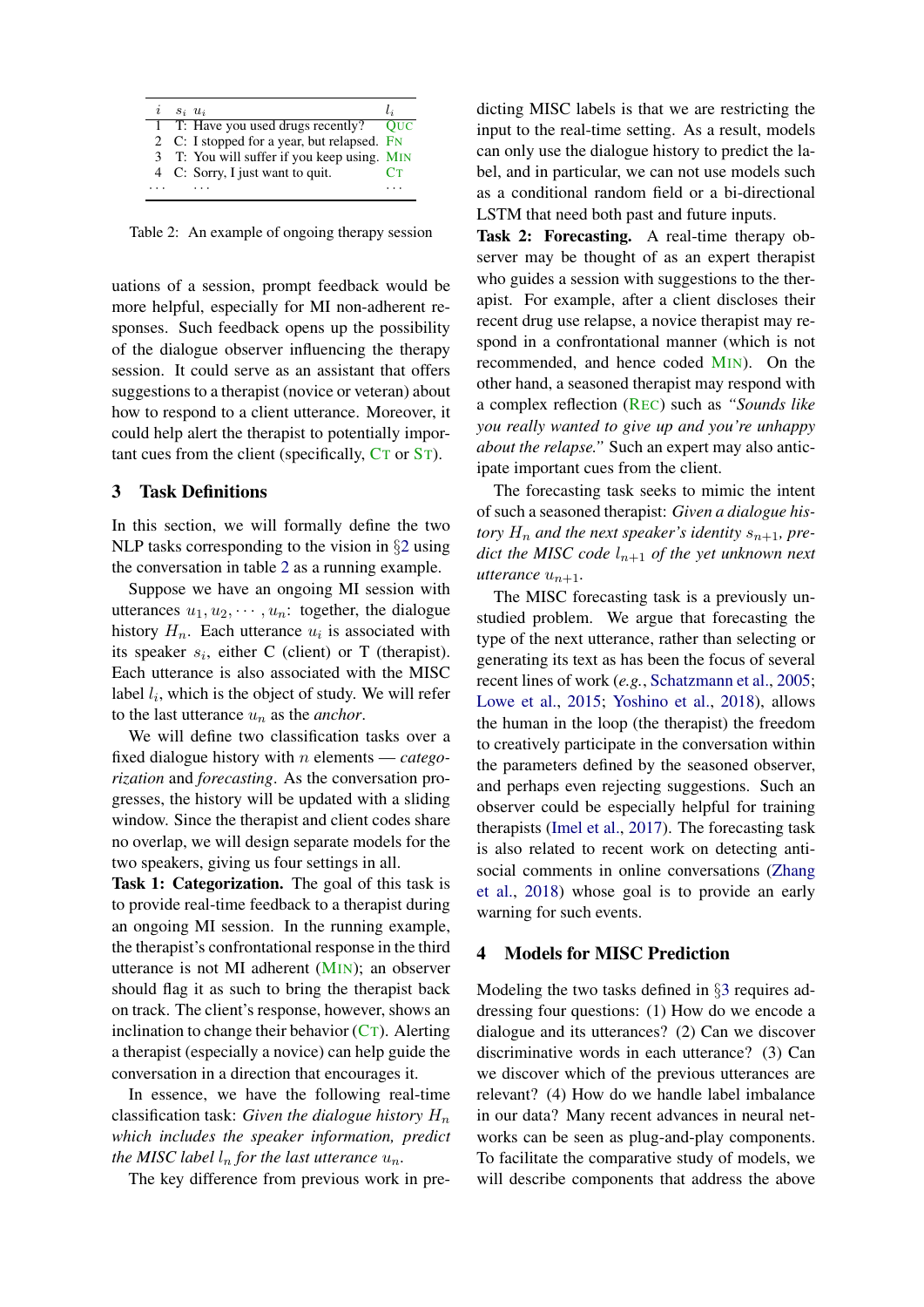questions. In the rest of the paper, we will use boldfaced terms to denote vectors and matrices and SMALL CAPS to denote component names.

#### 4.1 Encoding Dialogue

Since both our tasks are classification tasks over a dialogue history, our goal is to convert the sequence of utterences into a single vector that serves as input to the final classifier.

We will use a hierarchical recurrent encoder [\(Li](#page-9-11) [et al.,](#page-9-11) [2015;](#page-9-11) [Sordoni et al.,](#page-10-9) [2015;](#page-10-9) [Serban et al.,](#page-10-10) [2016,](#page-10-10) and others) to encode dialogues, specifically a hierarchical gated recurrent unit (HGRU) with an utterance and a dialogue encoder. We use a bidirectional GRU over word embeddings to encode utterances. As is standard, we represent an utterance  $u_i$  by concatenating the final forward and reverse hidden states. We will refer to this utterance vector as  $v_i$ . Also, we will use the hidden states of each word as inputs to the attention components in §[4.2.](#page-3-0) We will refer to such contextual word encoding of the  $j^{th}$  word as  $v_{ij}$ . The dialogue encoder is a unidirectional GRU that operates on a concatenation of utterance vectors  $v_i$ and a trainable vector representing the speaker  $s_i$ <sup>[4](#page-3-1)</sup> The final state of the GRU aggregates the entire dialogue history into a vector  $H_n$ .

The HGRU skeleton can be optionally augmented with the word and dialogue attention described next. All the models we will study are twolayer MLPs over the vector  $H_n$  that use a ReLU hidden layer and a softmax layer for the outputs.

#### <span id="page-3-0"></span>4.2 Word-level Attention

Certain words in the utterance history are important to categorize or forecast MISC labels. The identification of these words may depend on the utterances in the dialogue. For example, to identify that an utterance is a simple reflection (RES) we may need to discover that the therapist is mirroring a recent client utterance; the example in table [1](#page-1-0) illustrates this. Word attention offers a natural mechanism for discovering such patterns.

We can unify a broad collection of attention mechanisms in NLP under a single high level architecture [\(Galassi et al.,](#page-9-12) [2019\)](#page-9-12). We seek to define attention over the word encodings  $v_{ij}$  in the history (called queries), guided by the word encodings in the anchor  $v_{nk}$  (called keys). The output is

<span id="page-3-2"></span>

| Method       | Iт                                                                                                                                       |                                                                                                                                 |
|--------------|------------------------------------------------------------------------------------------------------------------------------------------|---------------------------------------------------------------------------------------------------------------------------------|
| <b>BiDAF</b> |                                                                                                                                          |                                                                                                                                 |
|              | $\boldsymbol{v}_{nk}\boldsymbol{v}_{ij}^T$                                                                                               | $\frac{[{\bm{v}}_{ij};\,\overline{{\bm{a}}_{ij}};}{[{\bm{v}}_{ij}\odot{\bm{a}}_{ij};\,\overline{{\bm{v}}}_{ij}\odot{\bm{a}}']}$ |
| <b>GMGRU</b> | $\frac{\bm{w}^e \tanh(\bm{W}^k \bm{v}_{nk}}{+ \bm{W}^q[\bm{v}_{ij};\bm{h}_{j-1}])\left  \left[ \bm{v}_{ij}; \bm{a}_{ij} \right]\right.}$ |                                                                                                                                 |
|              |                                                                                                                                          |                                                                                                                                 |

Table 3: Summary of word attention mechanisms. We simplify BiDAF with multiplicative attention between word pairs for  $f_m$ , while GMGRU uses additive attention influenced by the GRU hidden state. The vector  $w_e \in \mathbb{R}^d$ , and matrices  $W^k \in \mathbb{R}^{d \times d}$  and  $W^{q} \in \mathbb{R}^{2d \times 2d}$  are parameters of the BiGRU. The vector  $h_{i-1}$  is the hidden state from the BiGRU in GM-GRU at previous position  $j - 1$ . For combination function, BiDAF concatenates bidirectional attention information from both the key-aware query vector  $a_{ij}$  and a similarly defined query-aware key vector  $a'$ . GMGRU uses simple concatenation for  $f_c$ .

a sequence of attention-weighted vectors, one for each word in the  $i^{th}$  utterance. The  $j^{th}$  output vector  $a_i$  is computed as a weighted sum of the keys:

$$
a_{ij} = \sum_{k} \alpha_j^k v_{nk} \tag{1}
$$

The weighting factor  $\alpha_j^k$  is the attention weight between the  $j^{th}$  query and the  $k^{th}$  key, computed as

$$
\alpha_j^k = \frac{\exp\left(f_m(\boldsymbol{v}_{nk}, \boldsymbol{v}_{ij})\right)}{\sum_{j'} \exp\left(f_m(\boldsymbol{v}_{nk}, \boldsymbol{v}_{ij'})\right)}
$$
(2)

Here,  $f_m$  is a match scoring function between the corresponding words, and different choices give us different attention mechanisms.

Finally, a combining function  $f_c$  combines the original word encoding  $v_{ij}$  and the above attention-weighted word vector  $a_{ij}$  into a new vector representation  $z_{ij}$  as the final representation of the query word encoding:

$$
\boldsymbol{z}_{ij} = f_c(\boldsymbol{v}_{ij}, \boldsymbol{a}_{ij}) \tag{3}
$$

The attention module, identified by the choice of the functions  $f_m$  and  $f_c$ , converts word encodings in each utterance  $v_{ij}$  into attended word encodings  $z_{ij}$ . To use them in the HGRU skeleton, we will encode them a second time using a BiGRU to produce attention-enhanced utterance vectors. For brevity, we will refer to these vectors as  $v_i$  for the utterance  $u_i$ . If word attention is used, these attended vectors will be treated as word encodings.

To complete this discussion, we need to instantiate the two functions. We use two commonly used attention mechanisms: BiDAF [\(Seo et al.,](#page-10-11)

<span id="page-3-1"></span><sup>4</sup> For the dialogue encoder, we use a unidirectional GRU because the dialogue is incomplete. For words, since the utterances are completed, we can use a BiGRU.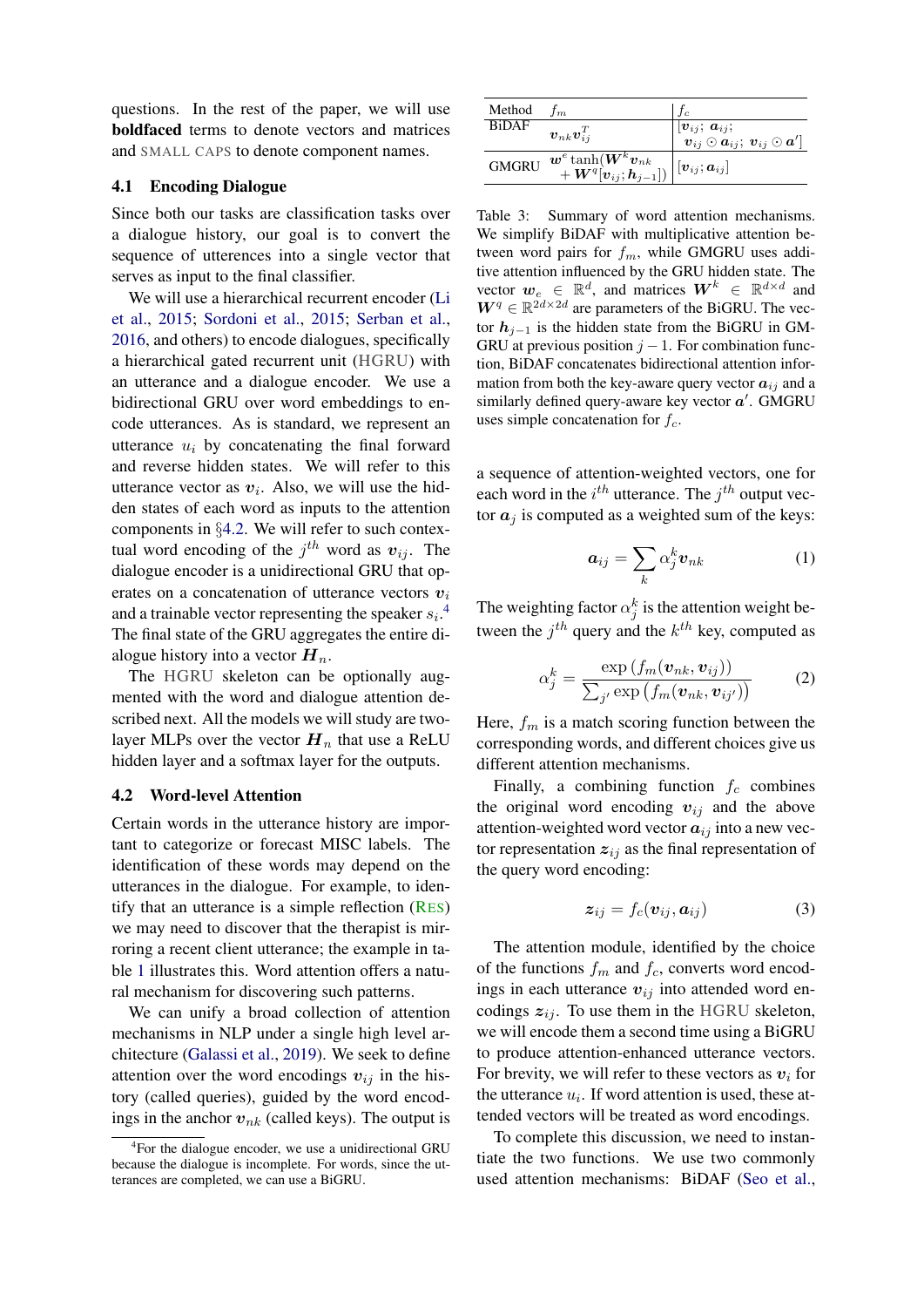[2016\)](#page-10-11) and gated matchLSTM [\(Wang et al.,](#page-10-12) [2017\)](#page-10-12). For simplicity, we replace the sequence encoder in the latter with a BiGRU and refer to it as GMGRU. Table [3](#page-3-2) shows the corresponding definitions of  $f_c$ and  $f_m$ . We refer the reader to the original papers for further details. In subsequent sections, we will refer to the two attended versions of the HGRU as  $BIDAF<sup>H</sup>$  and  $GMGRU<sup>H</sup>$ .

#### 4.3 Utterance-level Attention

While we assume that the history of utterances is available for both our tasks, not every utterance is relevant to decide a MISC label. For categorization, the relevance of an utterance to the anchor may be important. For example, a complex reflection (REC) may depend on the relationship of the current therapist utterance to one or more of the previous client utterances. For forecasting, since we do not have an utterance to label, several previous utterances may be relevant. For example, in the conversation in Table [2,](#page-2-0) both  $u_2$  and  $u_4$  may be used to forecast a complex reflection.

To model such utterance-level attention, we will employ the multi-head, multi-hop attention mechanism used in Transformer networks [\(Vaswani](#page-10-13) [et al.,](#page-10-13) [2017\)](#page-10-13). As before, due to space constraints, we refer the reader to the original work for details. We will use the  $(Q, K, V)$  notation from the original paper here. These matrices represent a query, key and value respectively. The multi-head attention is defined as:

$$
\text{Multihead}(Q, K, V) = [\text{head}_1; \cdots; \text{head}_h] W^O \quad (4)
$$
\n
$$
\text{head}_i = \text{softmax}\left(\frac{Q W_i^Q \left(K W_i^K\right)^T}{\sqrt{d_k}}\right) V W_i^V
$$

The  $W_i$ 's refer to projection matrices for the three inputs, and the final  $W<sup>o</sup>$  projects the concatenated heads into a single vector.

The choices of the query, key and value defines the attention mechanism. In our work, we compare two variants: *anchor-based attention*, and *self-attention*. The anchor-based attention is defined by  $Q = [\mathbf{v}_n]$  and  $K = V = [\mathbf{v}_1 \cdots \mathbf{v}_n]$ . Self-attention is defined by setting all three matrices to  $[v_1 \cdots v_n]$ . For both settings, we use four heads and stacking them for two hops, and refer to them as  $SELF_{42}$  and  $ANCHOR_{42}$ .

#### 4.4 Addressing Label Imbalance

From Table [1,](#page-1-0) we see that both client and therapist labels are imbalanced. Moreover, rarer labels are more important in both tasks. For example, it is important to identify CT and ST utterances. For therapists, it is crucial to flag MI nonadherent (MIN) utterances; seasoned therapists are trained to avoid them because they correlate negatively with patient improvements. If not explicitly addressed, the frequent but less useful labels can dominate predictions.

To address this, we extend the focal loss (FL [Lin et al.,](#page-9-13) [2017\)](#page-9-13) to the multiclass case. For a label  $l$  with probability produced by a model  $p_t$ , the loss is defined as

$$
FL(p_t) = -\alpha_t (1 - p_t)^\gamma \log(p_t)
$$
 (5)

In addition to using a label-specific balance weight  $\alpha_t$ , the loss also includes a modulating factor  $(1 - p_t)^\gamma$  to dynamically downweight wellclassified examples with  $p_t \gg 0.5$ . Here, the  $\alpha_t$ 's and the  $\gamma$  are hyperparameters. We use FL as the default loss function for all our models.

### 5 Experiments

The original psychotherapy sessions were collected for both clinical trials and Motivational Interviewing dissemination studies including hospital settings [\(Roy-Byrne et al.,](#page-10-14) [2014\)](#page-10-14), outpatient clinics [\(Baer et al.,](#page-9-14) [2009\)](#page-9-14), college alcohol interventions [\(Tollison et al.,](#page-10-15) [2008;](#page-10-15) [Neighbors et al.,](#page-9-15) [2012;](#page-9-15) [Lee et al.,](#page-9-16) [2013,](#page-9-16) [2014\)](#page-9-17). All sessions were annotated with the Motivational Interviewing Skills Codes (MISC) [\(Atkins et al.,](#page-8-0) [2014\)](#page-8-0). We use the train/test split of [Can et al.](#page-9-18) [\(2015\)](#page-9-18); [Tanana](#page-10-1) [et al.](#page-10-1) [\(2016\)](#page-10-1) to give 243 training MI sessions and 110 testing sessions. We used 24 training sessions for development. As mentioned in §[2,](#page-1-3) all our experiments are based on the MISC codes grouped by [Xiao et al.](#page-10-2) [\(2016\)](#page-10-2).

#### 5.1 Preprocessing and Model Setup

An MI session contains about 500 utterances on average. We use a sliding window of size  $N = 8$ utterances with padding for the initial ones. We assume that we always know the identity of the speaker for all utterances. Based on this, we split the sliding windows into a client and therapist windows to train separate models. We tokenized and lower-cased utterances using spaCy [\(Honnibal and](#page-9-19) [Montani,](#page-9-19) [2017\)](#page-9-19). To embed words, we concatenated 300-dimensional Glove embeddings [\(Pen](#page-10-16)[nington et al.,](#page-10-16) [2014\)](#page-10-16) with ELMo vectors [\(Peters](#page-10-17) [et al.,](#page-10-17) [2018\)](#page-10-17). The appendix details the model setup and hyperparameter choices.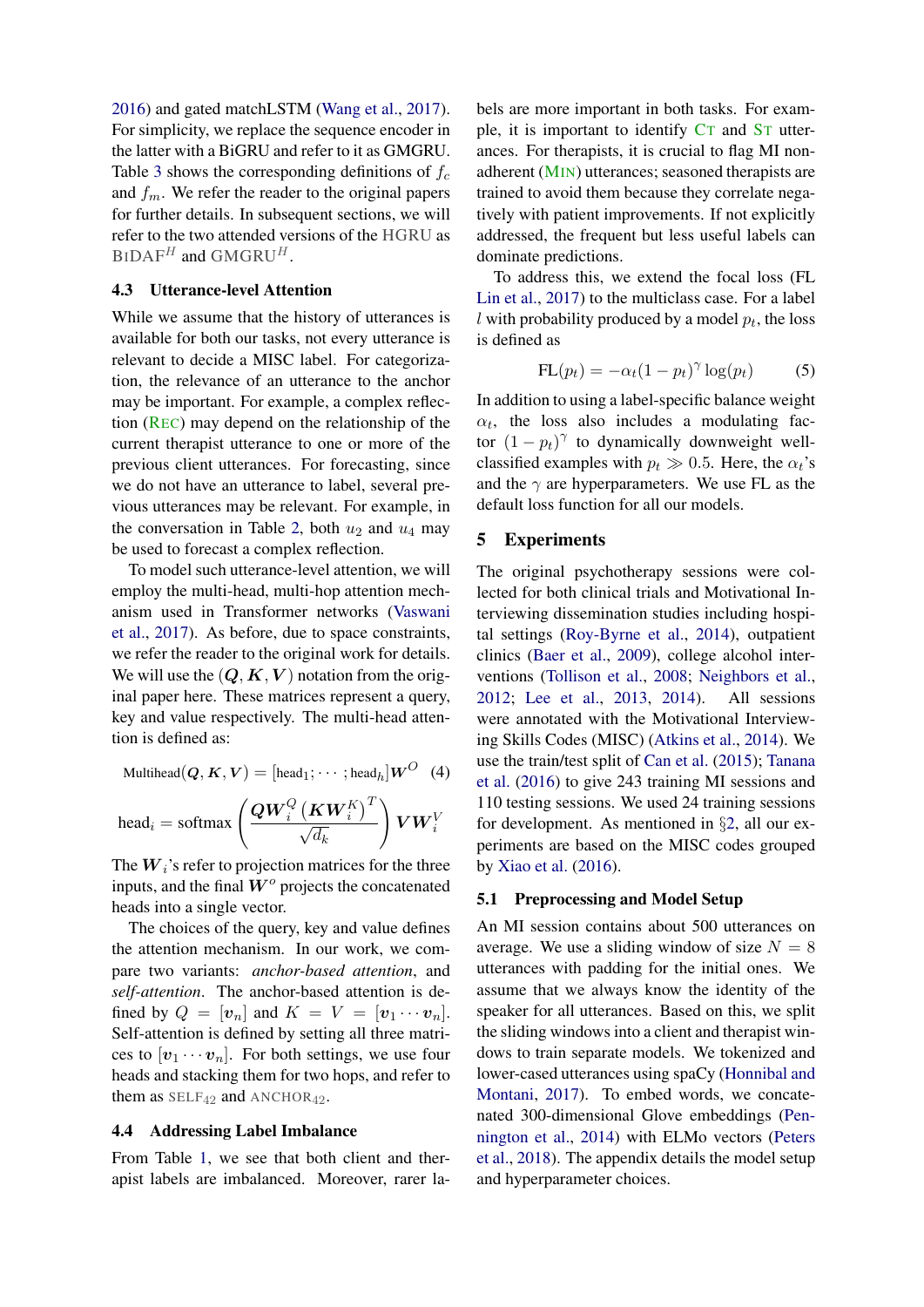### 5.2 Results

Best Models. Our goal is to discover the best client and therapist models for the two tasks. We identified the following best configurations using  $F_1$  score on the development set:

- 1. Categorization: For client, the best model does not need any word or utterance attention. For the therapist, it uses  $GMGRU<sup>H</sup>$  for word attention and ANCHOR<sub>42</sub> for utterance attention. We refer to these models as  $\mathcal{C}_C$  and  $C_T$  respectively
- 2. Forecasting: For both client and therapist, the best model uses no word attention, and uses  $SELF_{42}$  utterance attention. We refer to these models as  $\mathcal{F}_C$  and  $\mathcal{F}_T$  respectively.

Here, we show the performance of these models against various baselines. The appendix gives label-wise precision, recall and  $F_1$  scores.

Results on Categorization. Tables [4](#page-5-0) and [5](#page-6-0) show the performance of the  $\mathcal{C}_C$  and  $\mathcal{C}_T$  models and the baselines. For both therapist and client categorization, we compare the best models against the same set of baselines. The majority baseline illustrates the severity of the label imbalance prob-lem. [Xiao et al.](#page-10-2) [\(2016\)](#page-10-2), BiGRU<sub>generic</sub>, [Can et al.](#page-9-18) [\(2015\)](#page-9-18) and [Tanana et al.](#page-10-1) [\(2016\)](#page-10-1) are the previous published baselines. The best results of previous published baselines are underlined. The last row  $\Delta$  in each table lists the changes of our best model from them. BiGRU<sub>ELMo</sub>, CONCAT<sup>C</sup>, GMGRU<sup>H</sup> and  $BiDAF<sup>H</sup>$  are new baselines we define below.

<span id="page-5-0"></span>

| Method                   | macro  | F <sub>N</sub> | CT     | $S_{T}$ |
|--------------------------|--------|----------------|--------|---------|
| Majority                 | 30.6   | 91.7           | 0.0    | 0.0     |
| Xiao et al. (2016)       | 50.0   | 87.9           | 32.8   | 29.3    |
| BiGRU <sub>generic</sub> | 50.2   | 87.0           | 35.2   | 28.4    |
| BiGRU <sub>FI Mo</sub>   | 52.9   | 87.6           | 39.2   | 32.0    |
| Can et al. (2015)        | 44.0   | 91.0           | 20.0   | 21.0    |
| Tanana et al. (2016)     | 48.3   | 89.0           | 29.0   | 27.0    |
| CONCAT <sup>C</sup>      | 51.8   | 86.5           | 38.8   | 30.2    |
| GMGRU <sup>H</sup>       | 52.6   | 89.5           | 37.1   | 31.1    |
| BiDAF <sup>H</sup>       | 50.4   | 87.6           | 36.5   | 27.1    |
| $\mathcal{C}_C$          | 53.9   | 89.6           | 39.1   | 33.1    |
| $=$ $C_C$ – score        | $+3.5$ | $-2.1$         | $+3.9$ | $+3.8$  |

Table 4: Main results on categorizing client codes, in terms of macro  $F_1$ , and  $F_1$  for each client code. Our model  $\mathcal{C}_C$  uses final dialogue vector  $H_n$  and current utterance vector  $v_n$  as input of MLP for final prediction. We found that predicting using  $MLP(H_n) + MLP(v_n)$ performs better than just  $MLP(H_n)$ .

The first set of baselines (above the line) do not

encode dialogue history and use only the current utterance encoded with a BiGRU. The work of [Xiao et al.](#page-10-2) [\(2016\)](#page-10-2) falls in this category, and uses a 100-dimensional domain-specific embedding with weighted cross-entropy loss. Previously, it was the best model in this class. We also re-implemented this model to use either ELMo or Glove vectors with focal loss.<sup>[5](#page-5-1)</sup>

The second set of baselines (below the line) are models that use dialogue context. Both [Can](#page-9-18) [et al.](#page-9-18) [\(2015\)](#page-9-18) and [Tanana et al.](#page-10-1) [\(2016\)](#page-10-1) use wellstudied linguistic features and then tagging the current utterance with both past and future utterance with CRF and MEMM, respectively. To study the usefulness of the hierarchical encoder, we implemented a model that uses a bidirectional GRU over a long sequence of flattened utterance. We refer to this as  $CONCAT<sup>C</sup>$ . This model is representative of the work of [Huang et al.](#page-9-4) [\(2018\)](#page-9-4), but was reimplemented to take advantage of ELMo.

For categorizing client codes, BiGRU<sub>ELMo</sub> is a simple but robust baseline model. It outperforms the previous best no-context model by more than 2 points on macro  $F_1$ . Using the dialogue history, the more sophisticated model  $\mathcal{C}_C$  further gets 1 point improvement. Especially important is its improvement on the infrequent, yet crucial labels CT and  $ST$ . It shows a drop in the  $F_1$  on the FN label, which is essentially considered to be an unimportant, background class from the point of view of assessing patient progress. For therapist codes, as the highlighted numbers in Table [5](#page-6-0) show, only incorporating GMGRU-based word-level attention,  $GMGRU<sup>H</sup>$  has already outperformed many baselines, our proposed model  $\mathcal{F}_T$  which uses both GMGRU-based word-level attention and anchorbased multi-head multihop sentence-level attention can further achieve the best overall performance. Also, note that our models outperform approaches that take advantage of future utterances.

For both client and therapist codes, concatenating dialogue history with CONCAT $<sup>C</sup>$  always per-</sup> forms worse than the hierarchical method and even the simpler BiGRU<sub>ELMo</sub>.

Results on Forecasting. Since the forecasting task is new, there are no published baselines to compare against. Our baseline systems essentially differ in their representation of dialogue history. The model CONCAT $F$  uses the same architecture

<span id="page-5-1"></span> $5$ Other related work in no context exists (e.g., Pérez-Rosas [et al.,](#page-10-3) [2017;](#page-10-3) [Gibson et al.,](#page-9-20) [2017\)](#page-9-20), but they either do not outperform [\(Xiao et al.,](#page-10-2) [2016\)](#page-10-2) or use different data.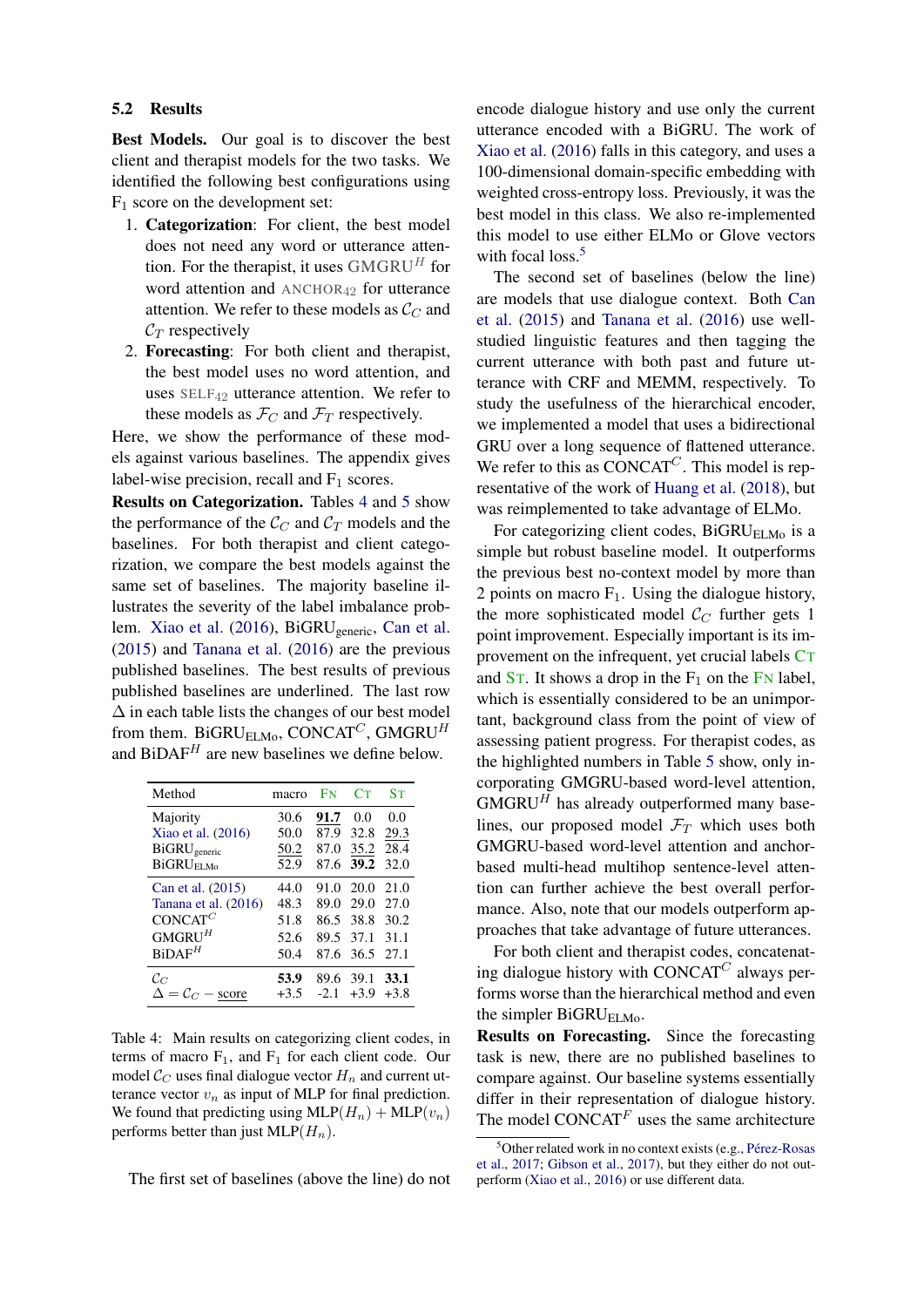<span id="page-6-0"></span>

| Method                   | macro  | Fa     | <b>RES</b> | <b>REC</b> | GI     | <b>OUC</b> | <b>OUO</b> | <b>MIA</b>               | <b>MIN</b>               |
|--------------------------|--------|--------|------------|------------|--------|------------|------------|--------------------------|--------------------------|
| Majority                 | 5.87   | 47.0   | 0.0        | 0.0        | 0.0    | 0.0        | 0.0        | 0.0                      | 0.0                      |
| Xiao et al. $(2016)$     | 59.3   | 94.7   | 50.2       | 48.3       | 71.9   | 68.7       | 80.1       | 54.0                     | 6.5                      |
| BiGRU <sub>generic</sub> | 60.2   | 94.5   | 50.5       | 49.3       | 72.0   | 70.7       | 80.1       | 54.0                     | 10.8                     |
| <b>BiGRUELMo</b>         | 62.6   | 94.5   | 51.6       | 49.4       | 70.7   | 72.1       | 80.8       | 57.2                     | 24.2                     |
| Can et al. (2015)        |        | 94.0   | 49.0       | 45.0       | 74.0   | 72.0       | 81.0       |                          |                          |
| Tanana et al. (2016)     |        | 94.0   | 48.0       | 39.0       | 69.0   | 68.0       | 77.0       | $\overline{\phantom{0}}$ | $\overline{\phantom{a}}$ |
| CONCAT <sup>C</sup>      | 61.0   | 94.5   | 54.6       | 34.3       | 73.3   | 73.6       | 81.4       | 54.6                     | 22.0                     |
| $\mathbf{GMGRU}^{H}$     | 64.9   | 94.9   | 56.0       | 54.4       | 75.5   | 75.7       | 83.0       | 58.2                     | 21.8                     |
| BiDAF <sup>H</sup>       | 63.8   | 94.7   | 55.9       | 49.7       | 75.4   | 73.8       | 80.7       | 56.2                     | 24.0                     |
| $\mathcal{C}_T$          | 65.4   | 95.0   | 55.7       | 54.9       | 74.2   | 74.8       | 82.6       | 56.6                     | 29.7                     |
| $\Delta = C_T$ – score   | $+5.2$ | $+0.3$ | $+3.9$     | $+3.8$     | $+0.2$ | $+2.8$     | $+1.6$     | $+2.6$                   | $+18.9$                  |

Table 5: Main results on categorizing therapist codes, in terms of macro  $F_1$ , and  $F_1$  for each therapist code. Models are the same as Table [4,](#page-5-0) but tuned for therapist codes. For the two grouped MISC set MIA and MIN, their results are not reported in the original work due to different setting.

<span id="page-6-2"></span>

| Method                                            | Dev |  | <b>Test</b>                   |  |  |  |  |
|---------------------------------------------------|-----|--|-------------------------------|--|--|--|--|
|                                                   |     |  | CT ST macro FN CT ST          |  |  |  |  |
| CONCAT <sup>F</sup> 20.4 30.2 43.6 84.4 23.0 23.5 |     |  |                               |  |  |  |  |
| HGRU 19.9 31.2 44.4 85.7 24.9 22.5                |     |  |                               |  |  |  |  |
| GMGRU <sup>H</sup> 19.4 30.5 44.3 87.1 23.3 22.4  |     |  |                               |  |  |  |  |
| $\mathcal{F}_{C}$                                 |     |  | 21.1 31.3 44.3 85.2 24.7 22.7 |  |  |  |  |

(a) Main results on forecasting client codes, in terms of  $F_1$  for  $ST$ ,  $CT$  on dev set, and macro  $F_1$ , and  $F_1$  for each client code on the test set.

| Method                                                         | Recall |                                                   |  | F1 |  |  |
|----------------------------------------------------------------|--------|---------------------------------------------------|--|----|--|--|
|                                                                |        | R@3 macro FA RES REC GI QUC QUO MIA MIN           |  |    |  |  |
| $CONCATF$ 72.5 23.5 63.5 0.6 0.0 53.7 27.0 15.0 18.2 9.0       |        |                                                   |  |    |  |  |
| HGRU 76.0 28.6 71.4 12.7 24.9 58.3 28.8 5.9 17.4 9.7           |        |                                                   |  |    |  |  |
| $GMGRUH$ 76.6 26.6 <b>72.6</b> 10.2 20.6 58.8 27.4 6.0 8.9 7.9 |        |                                                   |  |    |  |  |
| $\mathcal{F}_{T}$                                              |        | 77.0 31.1 71.9 19.5 24.7 59.2 29.1 16.4 15.2 12.8 |  |    |  |  |

(b) Main results on forecasting therapist codes, in terms of Recall@3, macro  $F_1$ , and  $F_1$  for each label on test set

| Table 6: Main results on forecasting task |  |  |  |  |  |  |  |
|-------------------------------------------|--|--|--|--|--|--|--|
|-------------------------------------------|--|--|--|--|--|--|--|

as the model  $CONCAT<sup>C</sup>$  from the categorizing task. We also show comparisons to the simple HGRU model and the  $GMGRU<sup>H</sup>$  model that uses a gated matchGRU for word attention.<sup>[6](#page-6-1)</sup>

Tables [6](#page-6-2) (a,b) show our forecasting results for client and therapist respectively. For client codes, we also report the CT and ST performance on the development set because of their importance. For the therapist codes, we also report the recall $@3$  to show the performance of a suggestion system that displayed three labels instead of one. The results show that even without an utterance, the dialogue history conveys signal about the next MISC label. Indeed, the performance for some labels is even better than some categorization baseline systems. Surprisingly, word attention  $(GMGRU<sup>H</sup>)$  in Table [6](#page-6-2) did not help in forecasting setting, and a model with the SELF<sub>42</sub> utterance attention is sufficient. For the therapist labels, if we always predicted the three most frequent labels (FA, GI, and RES), the recall@3 is only 67.7, suggesting that our models are informative if used in this suggestion-mode.

#### 6 Analysis and Ablations

This section reports error analysis and an ablation study of our models on the development set. The appendix shows a comparison of pretrained domain-specific ELMo/glove with generic ones and the impact of the focal loss compared to simple or weighted cross-entropy.

#### 6.1 Label Confusion and Error Breakdown

Figure [1](#page-7-0) shows the confusion matrix for the client categorization task. The confusion between FN and CT/ST is largely caused by label imbalance. There are 414 CT examples that are predicted as ST and 391 examples vice versa. To further understand their confusion, we selected 100 of each for manual analysis. We found four broad categories of confusion, shown in Table [7.](#page-7-1)

<span id="page-6-1"></span><sup>&</sup>lt;sup>6</sup>The forecasting task bears similarity to the next utterance selection task in dialogue state tracking work [\(Yoshino](#page-10-7) [et al.,](#page-10-7) [2018\)](#page-10-7). In preliminary experiments, we found that the Dual-Encoder approach used for that task consistently underperformed the other baselines described here.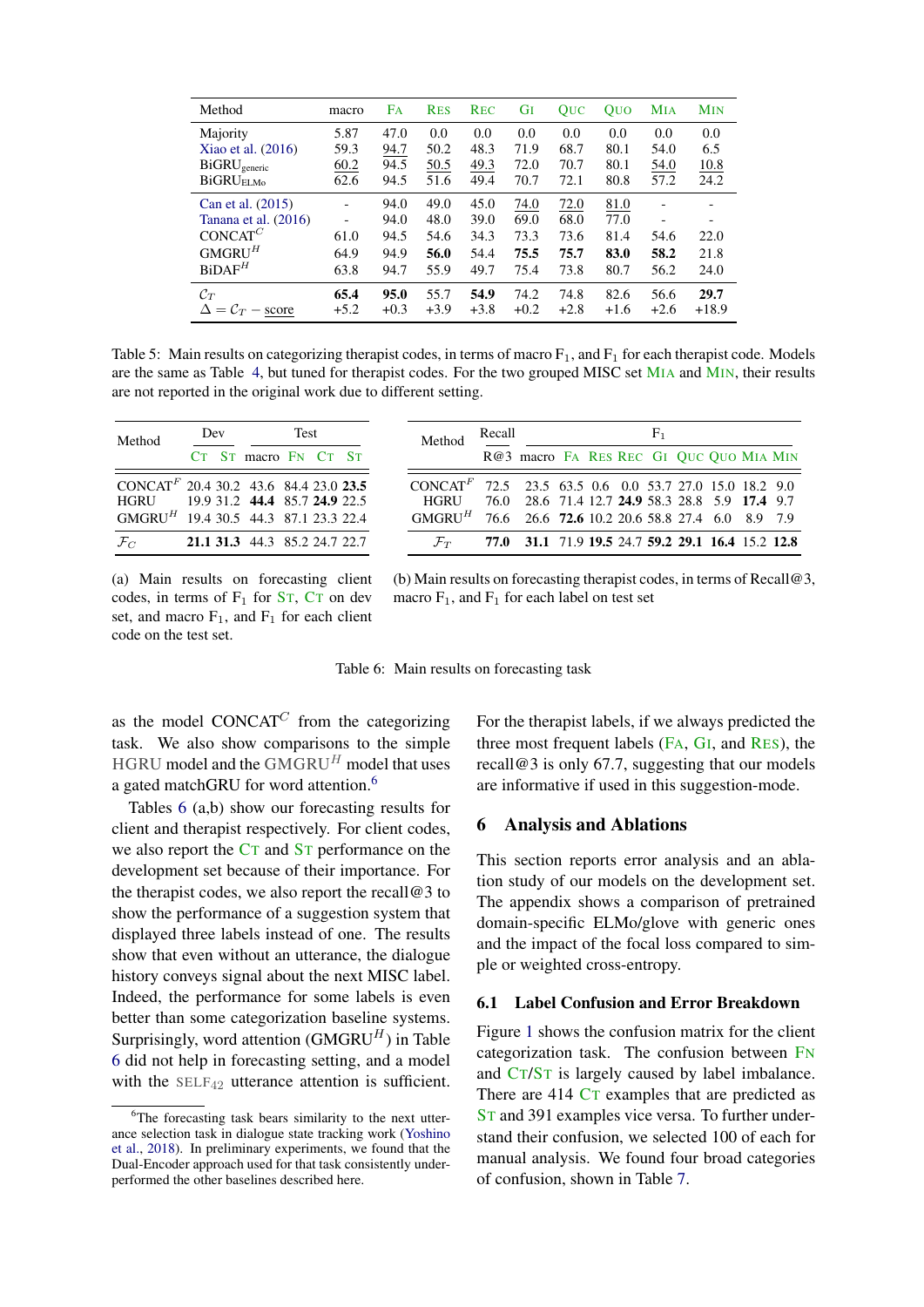<span id="page-7-1"></span>

| <b>Category and Explaination</b>                                                                                                                                                                             | <b>Client Examples (Gold MISC)</b>                                                                                                                                        |
|--------------------------------------------------------------------------------------------------------------------------------------------------------------------------------------------------------------|---------------------------------------------------------------------------------------------------------------------------------------------------------------------------|
| Reasoning is required to understand whether a client<br>wants to change behavior, even with full context (50,42)                                                                                             | T: On a scale of zero to ten how confident are you that you can<br>implement this change ? C: I don't know, seven maybe $(CT)$ ;<br>I have to wind down after work $(ST)$ |
| Concise utterances which are easy for humans to un- I mean I could try it $(CT)$<br>derstand, but missing information such as coreference, Not a negative consequence for me (ST)<br>zero pronouns $(22,31)$ | I want to get every single second and minute out of $it(CT)$                                                                                                              |
| Extremely short ( $\leq 5$ ) or long sentence ( $> 40$ ), caused It is a good thing (ST)<br>by incorrect turn segementation. $(21,23)$                                                                       | Painful $(CT)$                                                                                                                                                            |
| Ambivalent speech, very hard to understand even for<br>human. $(7,4)$                                                                                                                                        | What if it does n't work I mean what if I can't do it $(ST)$<br>But I can stop whenever I want $(ST)$                                                                     |

<span id="page-7-0"></span>Table 7: Categorization of CT/ST confusions. The two numbers in the brackets are the count of errors for predicting CT as ST and vice versa. We exampled 100 examples for each case.



Figure 1: Confusion matrix for categorizing client codes, normalized by row.

The first category requires more complex reasoning than just surface form matching. For example, the phrase *seven out of ten* indicates that the client is very confident about changing behavior; the phrase *wind down after work* indicates, in this context, that the client drinks or smokes after work. We also found that the another frequent source of error is incomplete information. In a face-to-face therapy session, people may use concise and effient verbal communication, with guestures and other body language conveying information without explaining details about, for example, coreference. With only textual context, it is difficult to infer the missing information. The third category of errors is introduced when speech is transcribed into text. The last category is about ambivalent speech. Discovering the real attitude towards behavior change behind such utterances could be difficult, even for an expert therapist.

Figures [1](#page-7-0) and [2](#page-7-2) show the label confusion matrices for the best categorization models. We will examine confusions that are not caused purely by a label being frequent. We observe a common confusion between the two reflection labels, REC and RES. Compared to the confusion matrix from [Xiao et al.](#page-10-2) [\(2016\)](#page-10-2), we see that our models show much-decreased confusion here. There are two

<span id="page-7-2"></span>

Figure 2: Confusion matrix for categorizing therapist codes, normalized by row.

reason for this confusion persisting. First, the reflections may require a much longer information horizon. We found that by increasing the window size to 16, the overall reflection results improved. Second, we need to capture richer meaning beyond surface word overlap for RES. We found that complex reflections usually add meaning or emphasis to previous client statements using devices such as analogies, metaphors, or similes rather than simply restating them.

Closed questions (QUC) and simple reflections (RES) are known to be a confusing set of labels. For example, an utterance like *Sounds like you're suffering?* may be both. Giving information (GI) is easily confused with many labels because they relate to providing information to clients, but with different attitudes. The MI adherent (MIA) and non-adherent (MIN) labels may also provide information, but with supportive or critical attitude that may be difficult to disentangle, given the limited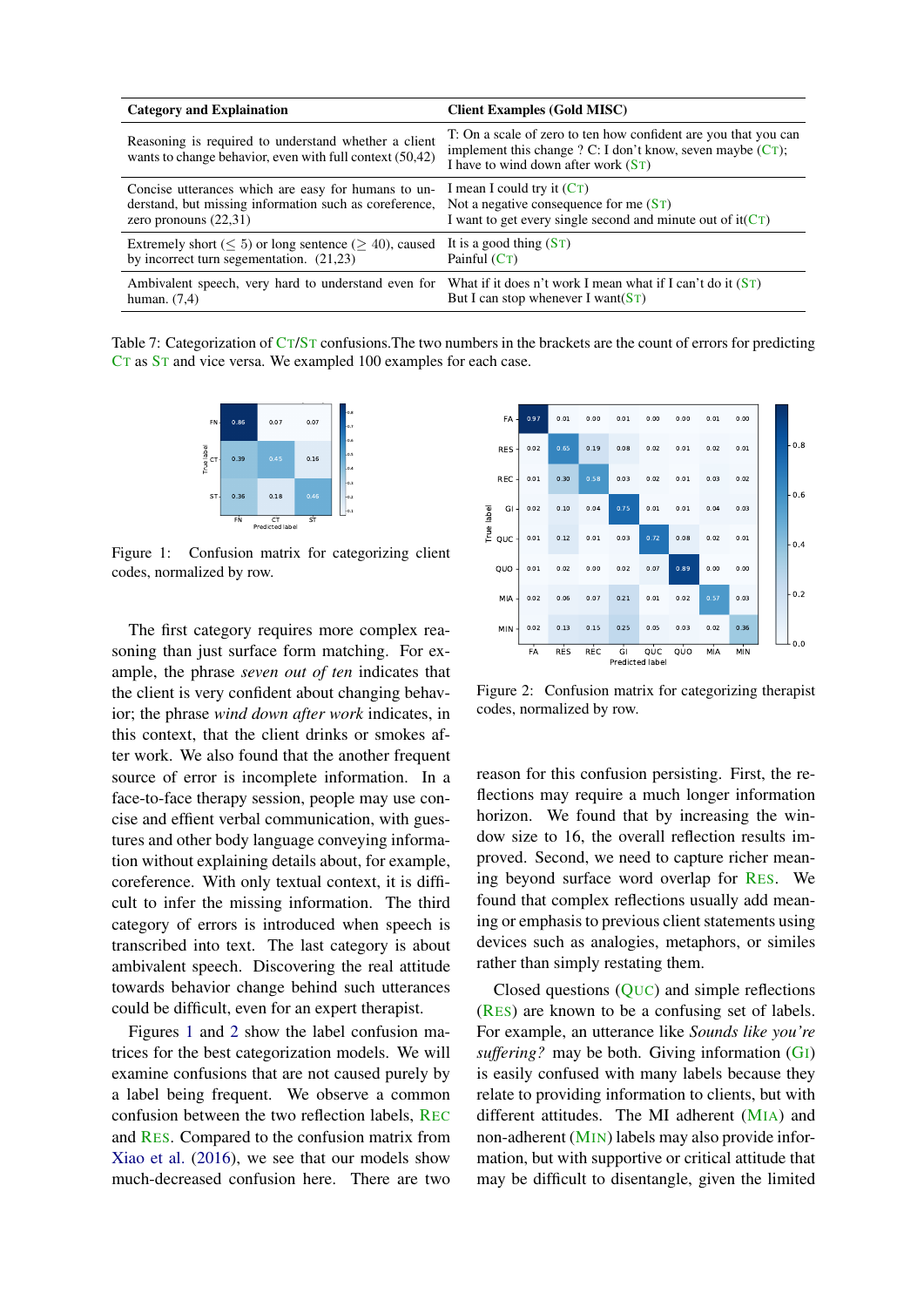<span id="page-8-1"></span>

| Ablation                  | Options                                            | macro FN CT                                                |                                  | Sт |
|---------------------------|----------------------------------------------------|------------------------------------------------------------|----------------------------------|----|
| history<br>window<br>size | $_{0}$<br>4<br>$8^*$<br>16                         | 51.6 87.6 39.2 32.0<br>52.6<br>53.9 89.6 39.1 33.1<br>52.0 | 88.5 37.8 31.5<br>89.6 39.1 33.1 |    |
| word<br>attention         | + GMGRU<br>$+$ BiDAF                               | 52.6 89.5 37.1 31.1<br>50.4                                | 87.6 36.5 27.1                   |    |
| sentence<br>attention     | $+$ SELF <sub>42</sub><br>$+$ ANCHOR <sub>42</sub> | 53.9<br>53.0                                               | 89.2 39.1 33.2<br>88.2 38.9 32.0 |    |

Table 8: Ablation study on categorizing client code. ∗ is our best model  $C_C$ . All ablation is based on it. The symbol + means adding a component to it. The default window size is 8 for our ablation models in the word attention and sentence attention parts.

number of examples.

### 6.2 How Context and Attention Help?

We evaluated various ablations of our best models to see how changing various design choices changes performance. We focused on the context window size and impact of different word level and sentence level attention mechanisms. Tables [8](#page-8-1) and [9](#page-8-2) summarize our results.

History Size. Increasing the history window size generally helps. The biggest improvements are for categorizing therapist codes (Table [9\)](#page-8-2), especially for the RES and REC. However, increasing the window size beyond 8 does not help to categorize client codes (Table [8\)](#page-8-1) or forecasting (in appendix). **Word-level Attention.** Only the model  $C_T$  uses word-level attention. As shown in Table [9,](#page-8-2) when we remove the word-level attention from it, the overall performance drops by 3.4 points, while performances of RES and REC drop by 3.3 and 5 points respectively. Changing the attention to BiDAF decreases performance by about 2 points (still higher than the model without attention).

Sentence-level Attention. Removing sentence attention from the best models that have it decreases performance for the models  $C_T$  and  $\mathcal{F}_T$  (in appendix). It makes little impact on the  $\mathcal{F}_C$ , however. Table [8](#page-8-1) shows that neither attention helps categorizing clients codes.

### 6.3 Can We Suggest Empathetic Responses?

Our forecasting models are trained on regular MI sessions, according to the label distribution on Table [1,](#page-1-0) there are both MI adherent or non-adherent data. Hence, our models are trained to show how the therapist usually respond to a given statement.

<span id="page-8-2"></span>

| Ablation                  | Options                                        | macro RES REC MIN            |                                                                      |  |
|---------------------------|------------------------------------------------|------------------------------|----------------------------------------------------------------------|--|
| history<br>window<br>size | 0<br>$\overline{4}$<br>$8*$<br>16              | 62.6<br>64.4<br>65.4<br>65.6 | 51.6 49.4 24.2<br>54.3 53.2 23.7<br>55.7 54.9 29.7<br>55.4 56.7 26.7 |  |
| word<br>attention         | - GMGRU<br>BiDAF                               | 62.0<br>63.5                 | 51.9 51.7 16.0<br>54.2 51.3 22.6                                     |  |
| sentence<br>attention     | $- ANCHOR42$<br>$\setminus$ SELF <sub>42</sub> | 64.9<br>63.4                 | 56.0 54.4 21.8<br>55.5 48.2 21.1                                     |  |

Table 9: Ablation study on categorizing therapist codes,  $*$  is our proposed model  $C_T$ . \ means substituting and − means removing that component. Here, we only report the important REC, RES labels for guiding, and the MIN label for warning a therapist.

To show whether our model can mimic *good* MI policies, we selected 35 MI sessions from our test set which were rated 5 or higher on a 7-point scale empathy or spirit. On these sessions, we still achieve a recall@3 of 76.9, suggesting that we can learn good MI policies by training on all therapy sessions. These results suggest that our models can help train new therapists who may be uncertain about how to respond to a client.

## 7 Conclusion

We addressed the question of providing real-time assistance to therapists and proposed the tasks of categorizing and forecasting MISC labels for an ongoing therapy session. By developing a modular family of neural networks for these tasks, we show that our models outperform several baselines by a large margin. Extensive analysis shows that our model can decrease the label confusion compared to previous work, especially for reflections and rare labels, but also highlights directions for future work.

### Acknowledgments

The authors wish to thank the anonymous reviewers and members of the Utah NLP group for their valuable feedback. This research was supported by an NSF Cyberlearning grant (#1822877) and a GPU gift from NVIDIA Corporation.

### References

<span id="page-8-0"></span>David C Atkins, Mark Steyvers, Zac E Imel, and Padhraic Smyth. 2014. Scaling up the evaluation of psychotherapy: evaluating motivational interview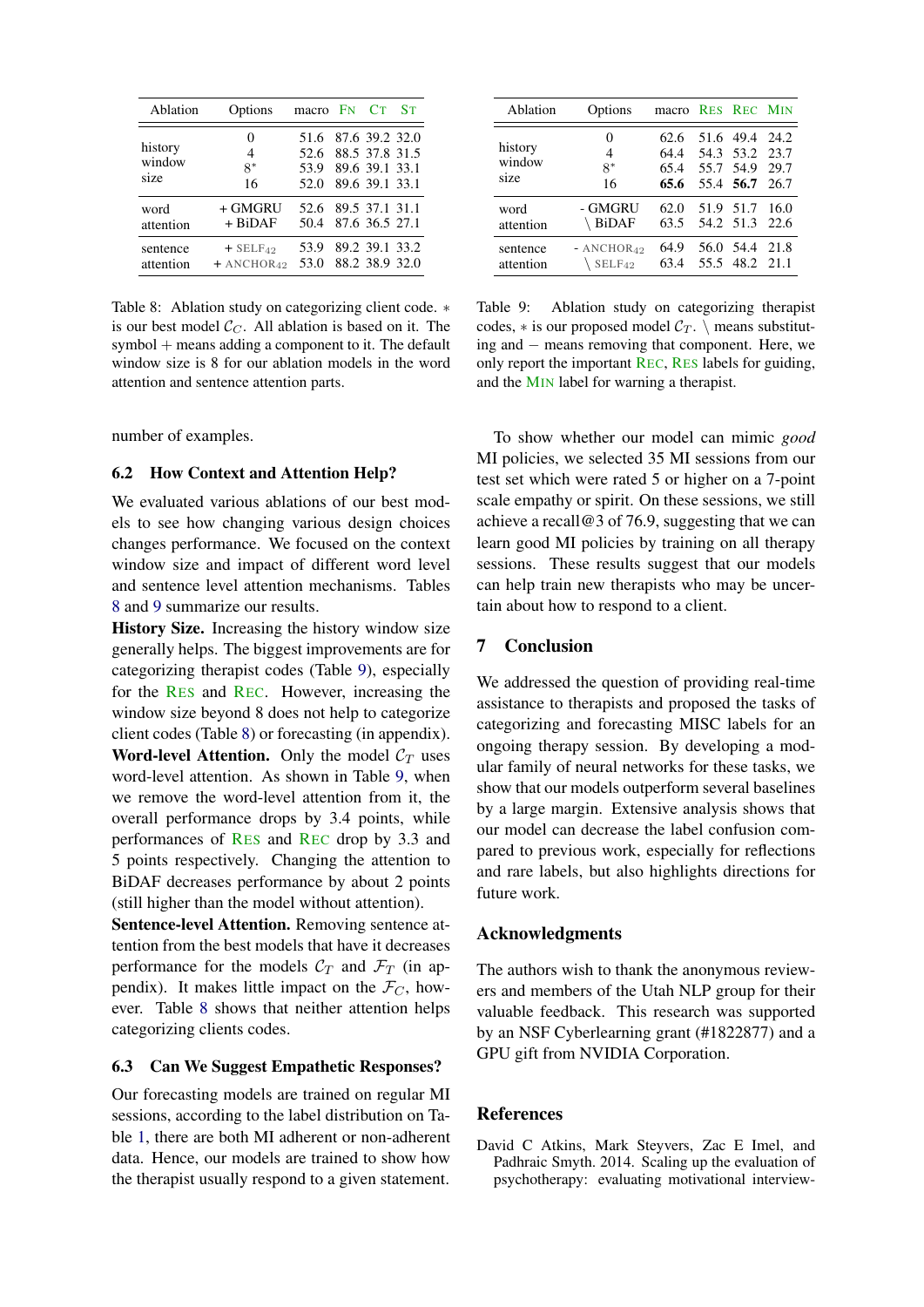ing fidelity via statistical text classification. *Implementation Science*, 9(1):49.

- <span id="page-9-14"></span>John S Baer, Elizabeth A Wells, David B Rosengren, Bryan Hartzler, Blair Beadnell, and Chris Dunn. 2009. Agency context and tailored training in technology transfer: A pilot evaluation of motivational interviewing training for community counselors. *Journal of substance abuse treatment*, 37(2):191–202.
- <span id="page-9-5"></span>Brian L Burke, Christopher W Dunn, David C Atkins, and Jerry S Phelps. 2004. The emerging evidence base for motivational interviewing: A meta-analytic and qualitative inquiry. *Journal of Cognitive Psychotherapy*, 18(4):309–322.
- <span id="page-9-18"></span>Doğan Can, David C Atkins, and Shrikanth S Narayanan. 2015. A dialog act tagging approach to behavioral coding: A case study of addiction counseling conversations. In *Sixteenth Annual Conference of the International Speech Communication Association*.
- <span id="page-9-0"></span>Kenneth Mark Colby. 1975. *Artificial Paranoia: A Computer Simulation of Paranoid Process*. Pergamon Press.
- <span id="page-9-12"></span>Andrea Galassi, Marco Lippi, and Paolo Torroni. 2019. Attention, please! a critical review of neural attention models in natural language processing. *arXiv preprint arXiv:1902.02181*.
- <span id="page-9-20"></span>James Gibson, Dogan Can, Panayiotis Georgiou, David C Atkins, and Shrikanth S Narayanan. 2017. Attention networks for modeling behaviors in addiction counseling. In *Proceedings of the 2016 Conference of the International Speech Communication Association INTERSPEECH*.
- <span id="page-9-19"></span>Matthew Honnibal and Ines Montani. 2017. spacy 2: Natural language understanding with bloom embeddings, convolutional neural networks and incremental parsing. *To appear*.
- <span id="page-9-4"></span>Xiaolei Huang, Lixing Liu, Kate Carey, Joshua Woolley, Stefan Scherer, and Brian Borsari. 2018. Modeling temporality of human intentions by domain adaptation. In *Proceedings of the 2018 Conference on Empirical Methods in Natural Language Processing*, pages 696–701.
- <span id="page-9-10"></span>Zac E Imel, Derek D Caperton, Michael Tanana, and David C Atkins. 2017. Technology-enhanced human interaction in psychotherapy. *Journal of counseling psychology*, 64(4):385.
- <span id="page-9-8"></span>Dan Jurafsky and James H Martin. 2019. *Speech and language processing*. Pearson.
- <span id="page-9-21"></span>Diederik Kingma and Jimmy Ba. 2015. Adam: A method for stochastic optimization. In *Proceedings of the International Conference on Learning Representations*.
- <span id="page-9-16"></span>Christine M Lee, Jason R Kilmer, Clayton Neighbors, David C Atkins, Cheng Zheng, Denise D Walker, and Mary E Larimer. 2013. Indicated prevention for college student marijuana use: A randomized controlled trial. *Journal of consulting and clinical psychology*, 81(4):702.
- <span id="page-9-17"></span>Christine M Lee, Clayton Neighbors, Melissa A Lewis, Debra Kaysen, Angela Mittmann, Irene M Geisner, David C Atkins, Cheng Zheng, Lisa A Garberson, Jason R Kilmer, et al. 2014. Randomized controlled trial of a spring break intervention to reduce highrisk drinking. *Journal of consulting and clinical psychology*, 82(2):189.
- <span id="page-9-11"></span>Jiwei Li, Minh-Thang Luong, and Dan Jurafsky. 2015. A hierarchical neural autoencoder for paragraphs and documents. *arXiv preprint arXiv:1506.01057*.
- <span id="page-9-13"></span>Tsung-Yi Lin, Priya Goyal, Ross Girshick, Kaiming He, and Piotr Dollár. 2017. Focal loss for dense object detection. In *Proceedings of the IEEE international conference on computer vision*, pages 2980– 2988.
- <span id="page-9-9"></span>Ryan Lowe, Nissan Pow, Iulian V. Serban, and Joelle Pineau. 2015. The ubuntu dialogue corpus: A large dataset for research in unstructured multi-turn dialogue systems. In *Proceedings of SIGDIAL*.
- <span id="page-9-7"></span>Brad W Lundahl, Chelsea Kunz, Cynthia Brownell, Derrik Tollefson, and Brian L Burke. 2010. A metaanalysis of motivational interviewing: Twenty-five years of empirical studies. *Research on social work practice*, 20(2):137–160.
- <span id="page-9-6"></span>Renata K Martins and Daniel W McNeil. 2009. Review of motivational interviewing in promoting health behaviors. *Clinical psychology review*, 29(4):283–293.
- <span id="page-9-1"></span>William Miller and Stephen Rollnick. 2003. Motivational interviewing: Preparing people for change. *Journal for Healthcare Quality*, 25(3):46.
- <span id="page-9-3"></span>William R Miller, Theresa B Moyers, Denise Ernst, and Paul Amrhein. 2003. Manual for the motivational interviewing skill code (misc). *Unpublished manuscript. Albuquerque: Center on Alcoholism, Substance Abuse and Addictions, University of New Mexico*.
- <span id="page-9-2"></span>William R Miller and Stephen Rollnick. 2012. *Motivational interviewing: Helping people change*. Guilford press.
- <span id="page-9-15"></span>Clayton Neighbors, Christine M Lee, David C Atkins, Melissa A Lewis, Debra Kaysen, Angela Mittmann, Nicole Fossos, Irene M Geisner, Cheng Zheng, and Mary E Larimer. 2012. A randomized controlled trial of event-specific prevention strategies for reducing problematic drinking associated with 21st birthday celebrations. *Journal of consulting and clinical psychology*, 80(5):850.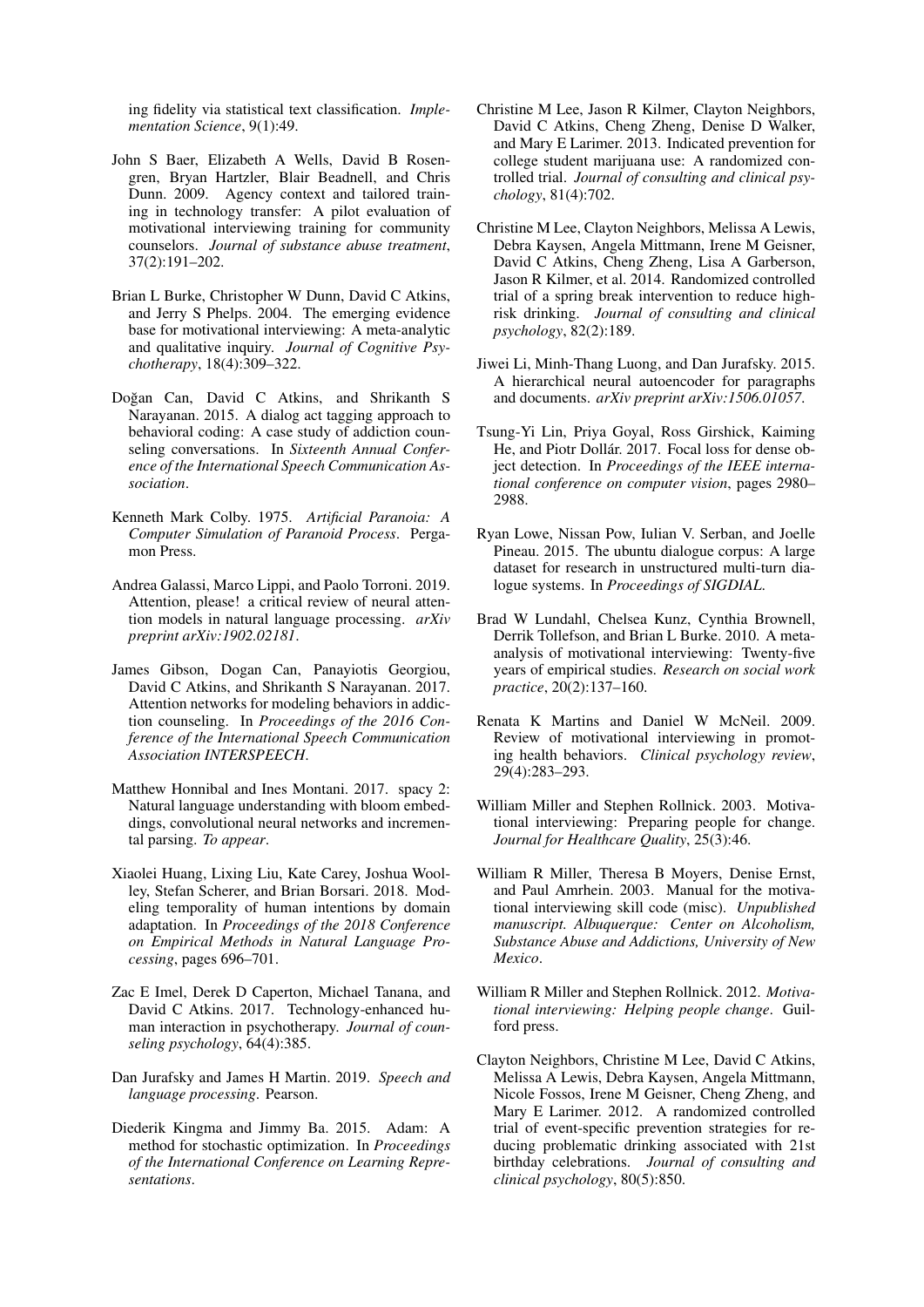- <span id="page-10-16"></span>Jeffrey Pennington, Richard Socher, and Christopher Manning. 2014. Glove: Global vectors for word representation. In *Proceedings of the 2014 conference on empirical methods in natural language processing (EMNLP)*, pages 1532–1543.
- <span id="page-10-3"></span>Verónica Pérez-Rosas, Rada Mihalcea, Kenneth Resnicow, Satinder Singh, Lawrence Ann, Kathy J Goggin, and Delwyn Catley. 2017. Predicting counselor behaviors in motivational interviewing encounters. In *Proceedings of the 15th Conference of the European Chapter of the Association for Computational Linguistics: Volume 1, Long Papers*, volume 1, pages 1128–1137.
- <span id="page-10-17"></span>Matthew E. Peters, Mark Neumann, Mohit Iyyer, Matt Gardner, Christopher Clark, Kenton Lee, and Luke Zettlemoyer. 2018. Deep contextualized word representations. In *Proc. of NAACL*.
- <span id="page-10-14"></span>Peter Roy-Byrne, Kristin Bumgardner, Antoinette Krupski, Chris Dunn, Richard Ries, Dennis Donovan, Imara I West, Charles Maynard, David C Atkins, Meredith C Graves, et al. 2014. Brief intervention for problem drug use in safety-net primary care settings: a randomized clinical trial. *Jama*, 312(5):492–501.
- <span id="page-10-6"></span>Jost Schatzmann, Kallirroi Georgila, and Steve Young. 2005. Quantitative evaluation of user simulation techniques for spoken dialogue systems. In *6th SIGdial Workshop on DISCOURSE and DIALOGUE*.
- <span id="page-10-4"></span>Craig S Schwalbe, Hans Y Oh, and Allen Zweben. 2014. [Sustaining motivational interviewing: a meta](https://doi.org/10.1111/add.12558)[analysis of training studies.](https://doi.org/10.1111/add.12558) *Addiction (Abingdon, England)*, 109(8):1287–94.
- <span id="page-10-11"></span>Minjoon Seo, Aniruddha Kembhavi, Ali Farhadi, and Hannaneh Hajishirzi. 2016. Bidirectional attention flow for machine comprehension. In *ICLR*.
- <span id="page-10-10"></span>Iulian Vlad Serban, Alessandro Sordoni, Yoshua Bengio, Aaron C Courville, and Joelle Pineau. 2016. Building end-to-end dialogue systems using generative hierarchical neural network models. In *AAAI*, volume 16, pages 3776–3784.
- <span id="page-10-9"></span>Alessandro Sordoni, Yoshua Bengio, Hossein Vahabi, Christina Lioma, Jakob Grue Simonsen, and Jian-Yun Nie. 2015. A hierarchical recurrent encoderdecoder for generative context-aware query suggestion. In *Proceedings of the 24th ACM International on Conference on Information and Knowledge Management*, pages 553–562. ACM.
- <span id="page-10-5"></span>Andreas Stolcke, Klaus Ries, Noah Coccaro, Elizabeth Shriberg, Rebecca Bates, Daniel Jurafsky, Paul Taylor, Rachel Martin, Carol Van Ess-Dykema, and Marie Meteer. 2000. Dialogue act modeling for automatic tagging and recognition of conversational speech. *Computational linguistics*, 26(3):339–373.
- <span id="page-10-1"></span>Michael Tanana, Kevin A Hallgren, Zac E Imel, David C Atkins, and Vivek Srikumar. 2016. A comparison of natural language processing methods

for automated coding of motivational interviewing. *Journal of substance abuse treatment*, 65:43–50.

- <span id="page-10-15"></span>Sean J Tollison, Christine M Lee, Clayton Neighbors, Teryl A Neil, Nichole D Olson, and Mary E Larimer. 2008. Questions and reflections: the use of motivational interviewing microskills in a peer-led brief alcohol intervention for college students. *Behavior Therapy*, 39(2):183–194.
- <span id="page-10-13"></span>Ashish Vaswani, Noam Shazeer, Niki Parmar, Jakob Uszkoreit, Llion Jones, Aidan N Gomez, Ł ukasz Kaiser, and Illia Polosukhin. 2017. [Attention is all](http://papers.nips.cc/paper/7181-attention-is-all-you-need.pdf) [you need.](http://papers.nips.cc/paper/7181-attention-is-all-you-need.pdf) In I. Guyon, U. V. Luxburg, S. Bengio, H. Wallach, R. Fergus, S. Vishwanathan, and R. Garnett, editors, *Advances in Neural Information Processing Systems 30*, pages 5998–6008. Curran Associates, Inc.
- <span id="page-10-12"></span>Wenhui Wang, Nan Yang, Furu Wei, Baobao Chang, and Ming Zhou. 2017. Gated self-matching networks for reading comprehension and question answering. In *Proceedings of the 55th Annual Meeting of the Association for Computational Linguistics (Volume 1: Long Papers)*, volume 1, pages 189–198.
- <span id="page-10-0"></span>Joseph Weizenbaum. 1966. ELIZA – a computer program for the study of natural language communication between man and machine. *Communications of the ACM*, 9(1):36–45.
- <span id="page-10-2"></span>Bo Xiao, Dogan Can, James Gibson, Zac E Imel, David C Atkins, Panayiotis G Georgiou, and Shrikanth S Narayanan. 2016. Behavioral coding of therapist language in addiction counseling using recurrent neural networks. In *Proceedings of the 2016 Conference of the International Speech Communication Association INTERSPEECH*, pages 908–912.
- <span id="page-10-7"></span>Koichiro Yoshino, Chiori Hori, Julien Perez, Luis Fernando D'Haro, Lazaros Polymenakos, Chulaka Gunasekara, Walter S. Lasecki, Jonathan Kummerfeld, Michael Galley, Chris Brockett, Jianfeng Gao, Bill Dolan, Sean Gao, Tim K. Marks, Devi Parikh, and Dhruv Batra. 2018. The 7th dialog system technology challenge. *arXiv preprint*.
- <span id="page-10-8"></span>Justine Zhang, Jonathan P Chang, Cristian Danescu-Niculescu-Mizil, Lucas Dixon, Yiqing Hua, Nithum Thain, and Dario Taraborelli. 2018. Conversations Gone Awry: Detecting Early Signs of Conversational Failure. In *Proceedings of the 56th Annual Meeting of the Association for Computational Linguistics*.

### A Appendix

Different Clustering Strategies for MISC The original MISC description of [Miller et al.](#page-9-3) [\(2003\)](#page-9-3) included 28 labels (9 client, 19 therapist). Due to data scarcity and label confusion, some labels were merged into a coarser set. [Can et al.](#page-9-18) [\(2015\)](#page-9-18) retain 6 original labels FA, GI, QUC, QUO, REC, RES, and merge remaining 13 rare labels into a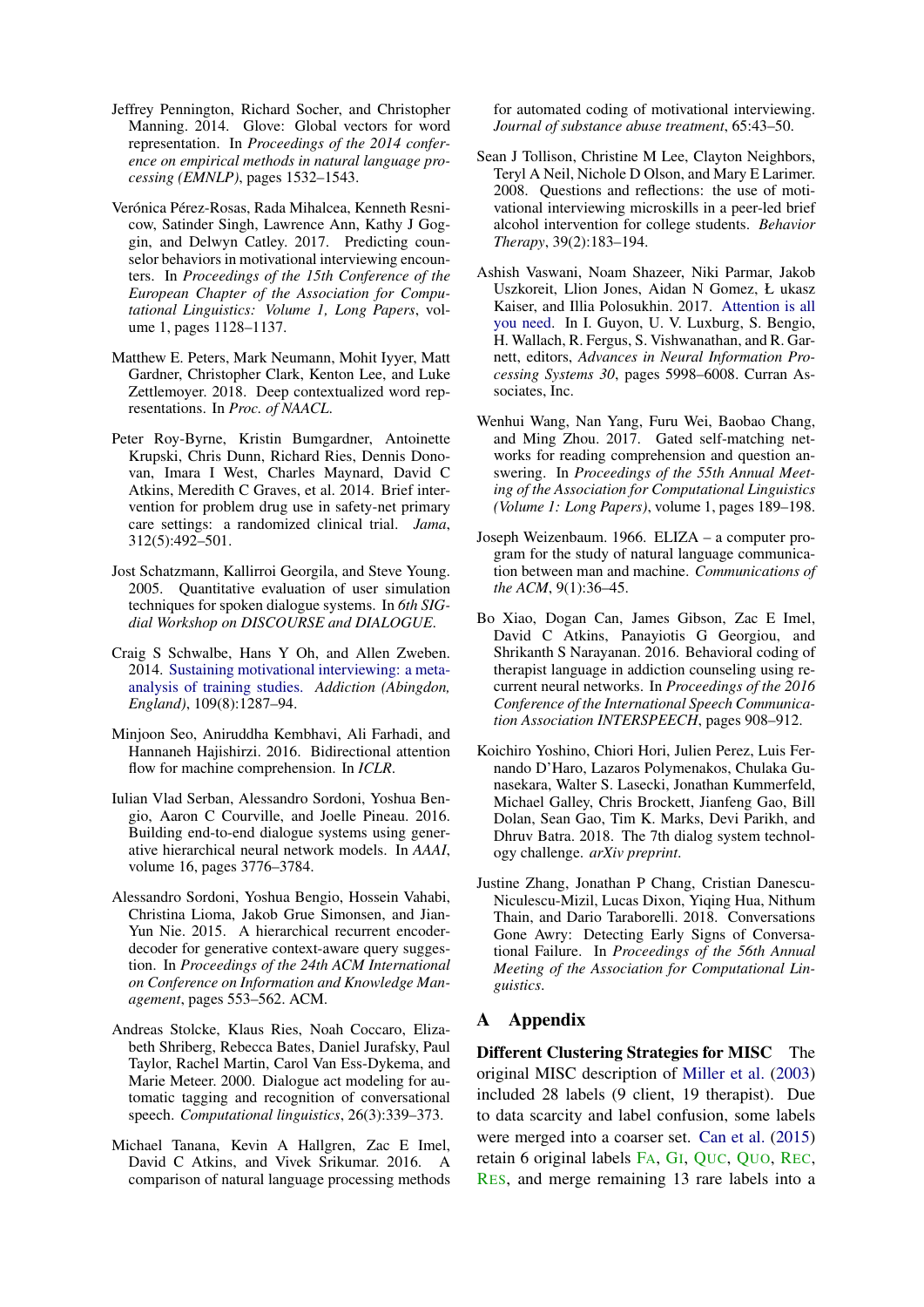<span id="page-11-0"></span>

|                       |      | Code Count Description                                                                                                                                                                                                                                            | <b>Examples</b>                                                                                                                                                                                                                                                                                   |
|-----------------------|------|-------------------------------------------------------------------------------------------------------------------------------------------------------------------------------------------------------------------------------------------------------------------|---------------------------------------------------------------------------------------------------------------------------------------------------------------------------------------------------------------------------------------------------------------------------------------------------|
| <b>MIA</b>            | 3869 | Group of MI Adherent codes : Af-<br>$firm(AF)$ ; Reframe(RF); Emphasize Con-<br>trol( $\overline{EC}$ ); Support( $\overline{SU}$ ); Filler( $\overline{FI}$ ); Ad-<br>vise with permission( $ADP$ ); Structure( $ST$ );<br>Raise concern with permission $(RCP)$ | "You've accomplished a difficult task." (AF)<br>"Its your decision whether you quit or not" $(EC)$<br>"That must have been difficult." (SU)<br>"Nice weather today!" (FI)<br>"Is it OK if I suggested something?" (ADP)<br>"Let's go to the next topic" $(ST)$<br>"Frankly, it worries me." (RCP) |
| <b>M<sub>IN</sub></b> | 1019 | Group of MI Non-adherent codes: Con-<br>front( $CO$ ); Direct( $DI$ ); Advise without per-<br>$mission(ADW)$ ; Warn $(WA)$ ; Raise concern<br>without permission $(RCW)$                                                                                          | "You hurt the baby's health for cigarettes?" $(CO)$<br>"You need to $xxx$ ." (DI)<br>"You ask them not to drink at your house." (ADW)<br>"You will die if you don't stop smoking." (WA)<br>"You may use it again with your friends." (RCW)                                                        |

Table 10: Label distribution, description and exmaples for MIA and MIN

single COU label, they merge all 9 client codes into a single CLI label. Instead, [Tanana et al.](#page-10-1) [\(2016\)](#page-10-1) merge only 8 of rare labels into a OTHER label and they cluster client codes according to the valence of changing, sustaining or being neutral on the addictive behavior[\(Atkins et al.,](#page-8-0) [2014\)](#page-8-0). Then [Xiao et al.](#page-10-2) [\(2016\)](#page-10-2) combine and improve above two clustering strategies by splitting the all 13 rare labels according to whether the code represents MIadherent $(MIA)$  and MI-nonadherent  $(MIN)$  We show more details about the original labels in MIA and MIN in Table [10](#page-11-0)

Model Setup We use 300-dimensional Glove embeddings pre-trained on 840B tokens from Common Crawl [\(Pennington et al.,](#page-10-16) [2014\)](#page-10-16). We do not update the embedding during training. Tokens not covered by Glove are using a randomly initialized UNK embedding. We also use characterlevel deep contextualized embedding ELMo 5.5B model by concatenating the corresponding ELMo word encoding after the word embedding vector. For speaker information, we randomly initialize them with 8 dimensional vectors and update them during training. We used a dropout rate of 0.3 for the embedding layers.

We trained all models using Adam [\(Kingma and](#page-9-21) [Ba,](#page-9-21) [2015\)](#page-9-21) with learning rate chosen by cross validation between  $[1e^{-4}, 5 * 1e^{-4}]$ , gradient norms clipping from at [1.0, 5.0], and minibatch sizes of 32 or 64. We use the same hidden size for both utterance encoder, dialogue encoder and other attention memory hidden size; it has been selected from {64, 128, 256, 512}. We set a smaller dropout 0.2 for the final two fully connected layers. All the models are trained for 100 epochs with earlystoping based on macro  $F_1$  over development results.

Detailed Results of Our Main Models In the main text, we only show the  $F_1$  score of each our proposed models. We summarize the performance of our best models for both categorzing and forecasting MISC codes in Table [11](#page-11-1) with precision, recall and  $F_1$  for each codes.

<span id="page-11-1"></span>

|                       |   | Categorizing   |           | Forecasting |                |           |  |  |  |
|-----------------------|---|----------------|-----------|-------------|----------------|-----------|--|--|--|
| Label                 |   |                |           |             |                |           |  |  |  |
|                       | P |                | $R$ $F_1$ | P.          | $R$ $F_1$      |           |  |  |  |
| FN                    |   | 92.5 86.8 89.6 |           |             | 90.8 80.3 85.2 |           |  |  |  |
| Cт                    |   | 34.8 44.7 39.1 |           |             | 18.9 28.6 22.7 |           |  |  |  |
| $S_{T}$               |   | 28.2 39.9 33.1 |           |             | 19.5 33.7 24.7 |           |  |  |  |
| FA                    |   | 95.1 94.7 94.9 |           |             | 70.7 73.2 71.9 |           |  |  |  |
| <b>RES</b>            |   | 50.3 61.3 55.2 |           |             | 20.1 18.8 19.5 |           |  |  |  |
| <b>REC</b>            |   | 52.8 55.5 54.1 |           |             | 19.2 34.7 24.7 |           |  |  |  |
| GI                    |   | 74.6 75.1 74.8 |           |             | 52.8 67.5 59.2 |           |  |  |  |
| QUC                   |   | 80.6 70.4 75.1 |           |             | 36.2 24.3 29.1 |           |  |  |  |
| Ouo                   |   | 85.3 81.2 83.2 |           |             | 27.0 11.8 16.4 |           |  |  |  |
| <b>M</b> IA           |   | 61.8 52.4 56.7 |           | 27.0        |                | 10.6 15.2 |  |  |  |
| <b>M<sub>IN</sub></b> |   | 27.7 28.5 28.1 |           |             | 17.2 10.2 12.8 |           |  |  |  |

Table 11: Performance of our proposed models with respect to precision, recall and  $F_1$  on categorizing and forecasting tasks for client and therapist codes

Domain Specific Glove and ELMo We use the general psychotherapy corpus with 6.5M words (Alexander Street Press) to train the domain specific word embeddings  $Glove_{psyc}$  with 50, 100, 300 dimension. Also, we trained ELMo with 1 highway connection and 256-dimensional output size to get  $\mathbf{ELMo}_{psyc}$ . We found that  $\mathbf{ELMo}\ 5.5\mathbf{B}$ performs better than ELMo psyc in our experiments, and general Glove-300 is better than the Glove<sub>psyc</sub>. Hence for main results of our models, we use  $ELMo_{generic}$  by default. Please see more details in Table [12](#page-12-0)